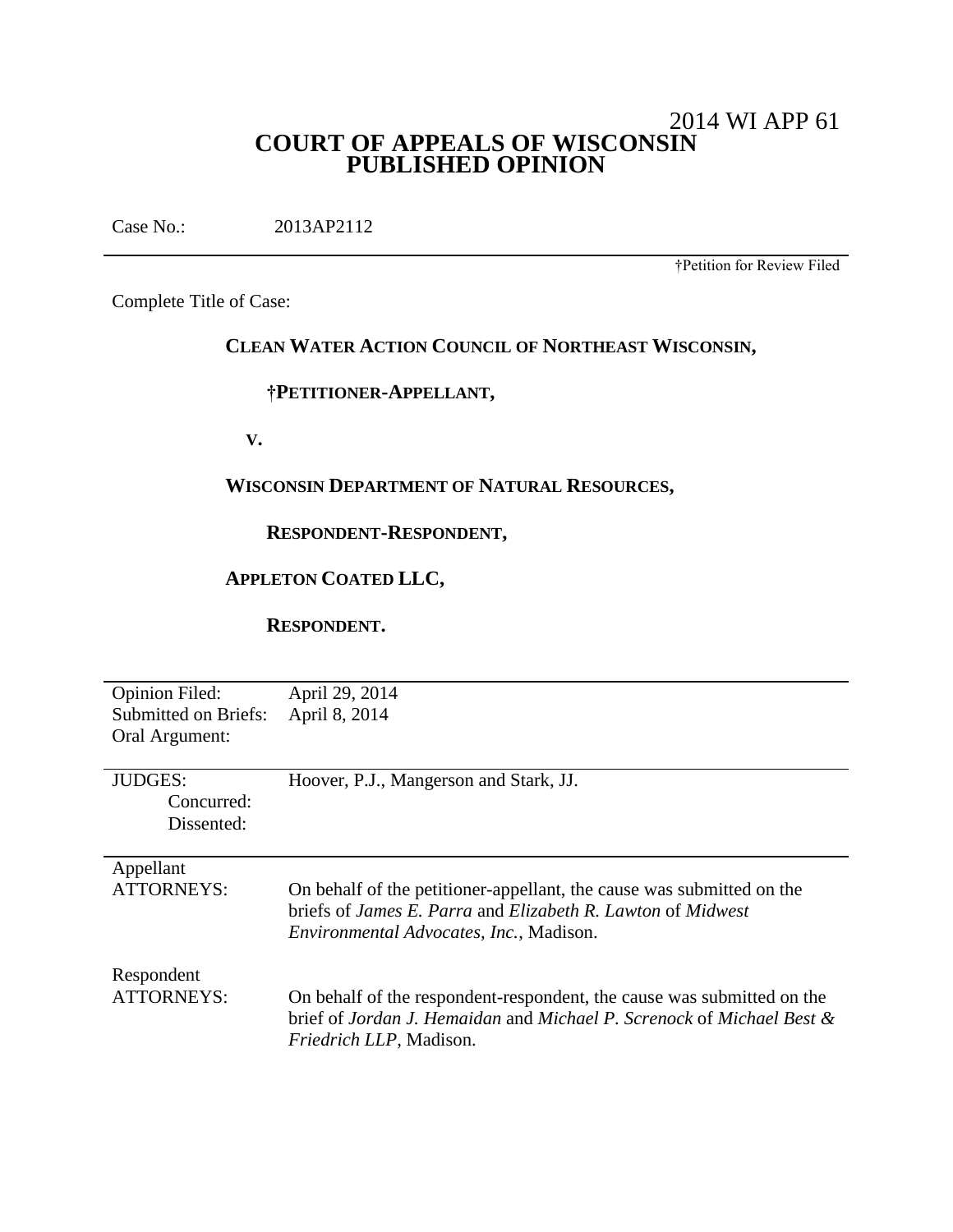# **2014 WI App 61**

# **COURT OF APPEALS DECISION DATED AND FILED**

## **April 29, 2014**

**Diane M. Fremgen Clerk of Court of Appeals**

### **NOTICE**

**This opinion is subject to further editing. If published, the official version will appear in the bound volume of the Official Reports.** 

**A party may file with the Supreme Court a petition to review an adverse decision by the Court of Appeals.** *See* **WIS. STAT. § 808.10 and RULE 809.62.** 

# **Appeal No. 2013AP2112 Cir. Ct. No. 2012CV2197**

## **STATE OF WISCONSIN IN COURT OF APPEALS**

## **CLEAN WATER ACTION COUNCIL OF NORTHEAST WISCONSIN,**

## **PETITIONER-APPELLANT,**

 **V.**

**WISCONSIN DEPARTMENT OF NATURAL RESOURCES,**

 **RESPONDENT-RESPONDENT,**

**APPLETON COATED LLC,**

 **RESPONDENT.**

APPEAL from an order of the circuit court for Brown County: WILLIAM M. ATKINSON, Judge. *Affirmed*.

Before Hoover, P.J., Mangerson and Stark, JJ.

¶1 STARK, J. Clean Water Action Council of Northeast Wisconsin (CWAC) appeals an order dismissing its petition for judicial review of the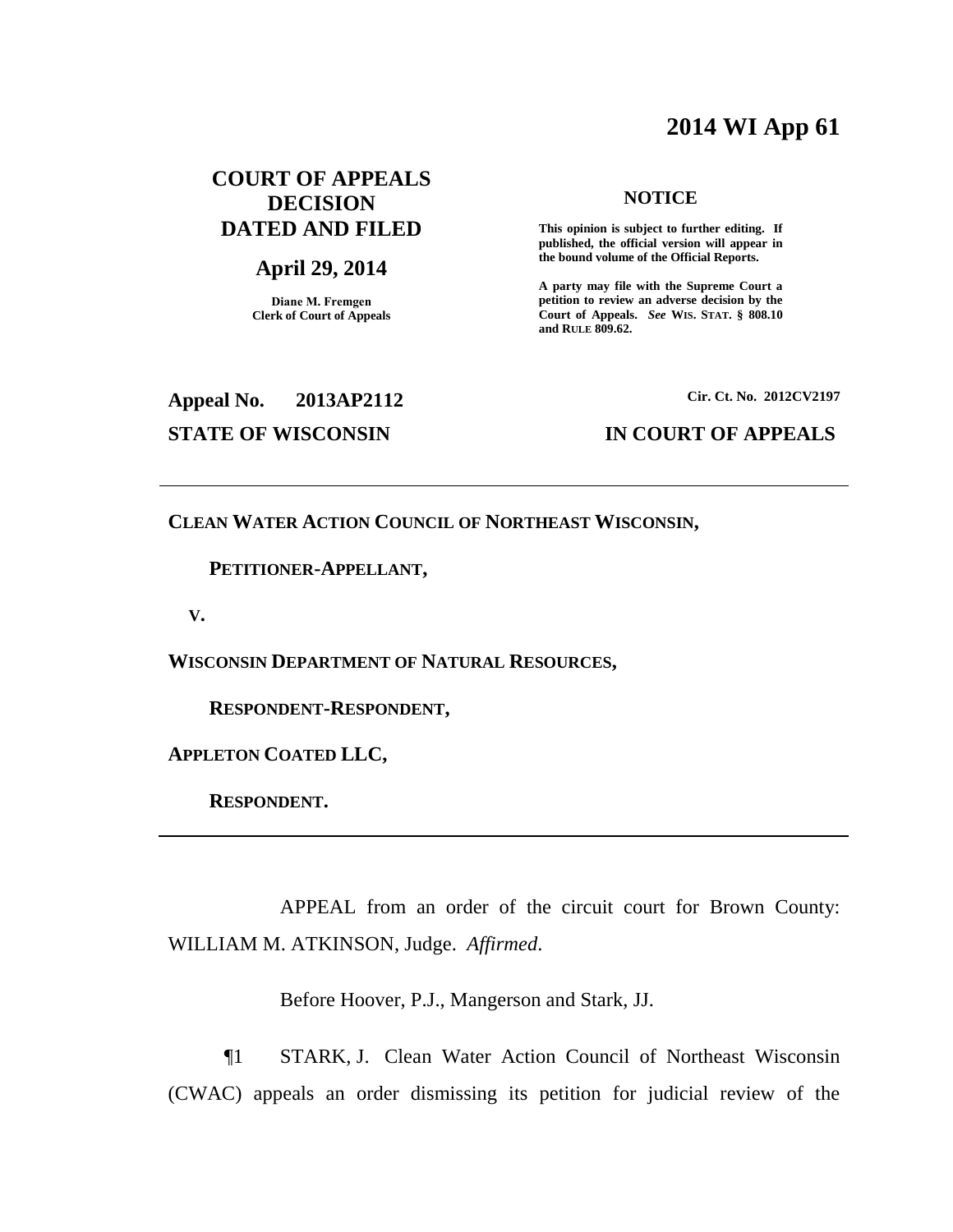No. 2013AP2112

Wisconsin Department of Natural Resources' (DNR) decision to reissue a Wisconsin Pollution Discharge Elimination System (WPDES) permit to Appleton Coated LLC. Relying on *Sewerage Commission v. DNR*, 102 Wis. 2d 613, 307 N.W.2d 189 (1981), the circuit court concluded CWAC failed to exhaust its administrative remedies because it petitioned for judicial review under WIS. STAT.  $\S 227.52<sup>1</sup>$  without first obtaining a contested case hearing under WIS. STAT. § 283.63. We agree with the circuit court that *Sewerage Commission* is controlling and requires a contested case hearing under § 283.63 as a prerequisite to judicial review of the DNR's decision to issue a WPDES permit. We therefore affirm the order dismissing CWAC's petition.

## **BACKGROUND**

¶2 The United States Congress enacted the Federal Water Pollution Control Act Amendments of 1972 (the Clean Water Act) to "restore and maintain the chemical, physical, and biological integrity of the Nation's waters." 33 U.S.C. § 1251(a). "To effectuate that objective, the Clean Water Act generally prohibits the discharge of any pollutant into navigable waters except when done pursuant to a National Pollution Discharge Elimination System (NPDES) permit." *Andersen v. DNR*, 2011 WI 19, ¶33, 332 Wis. 2d 41, 796 N.W.2d 1 (citing 33 U.S.C. § 1311(a)). The United States Environmental Protection Agency (EPA) has primary authority to issue NPDES permits, but it may delegate that authority to a state when certain conditions are met. 33 U.S.C.  $\S$  1342(a)(1), (b). The EPA approved Wisconsin's WPDES permitting program on February 4, 1974.

<sup>&</sup>lt;sup>1</sup> All references to the Wisconsin Statutes are to the 2011-12 version unless otherwise noted.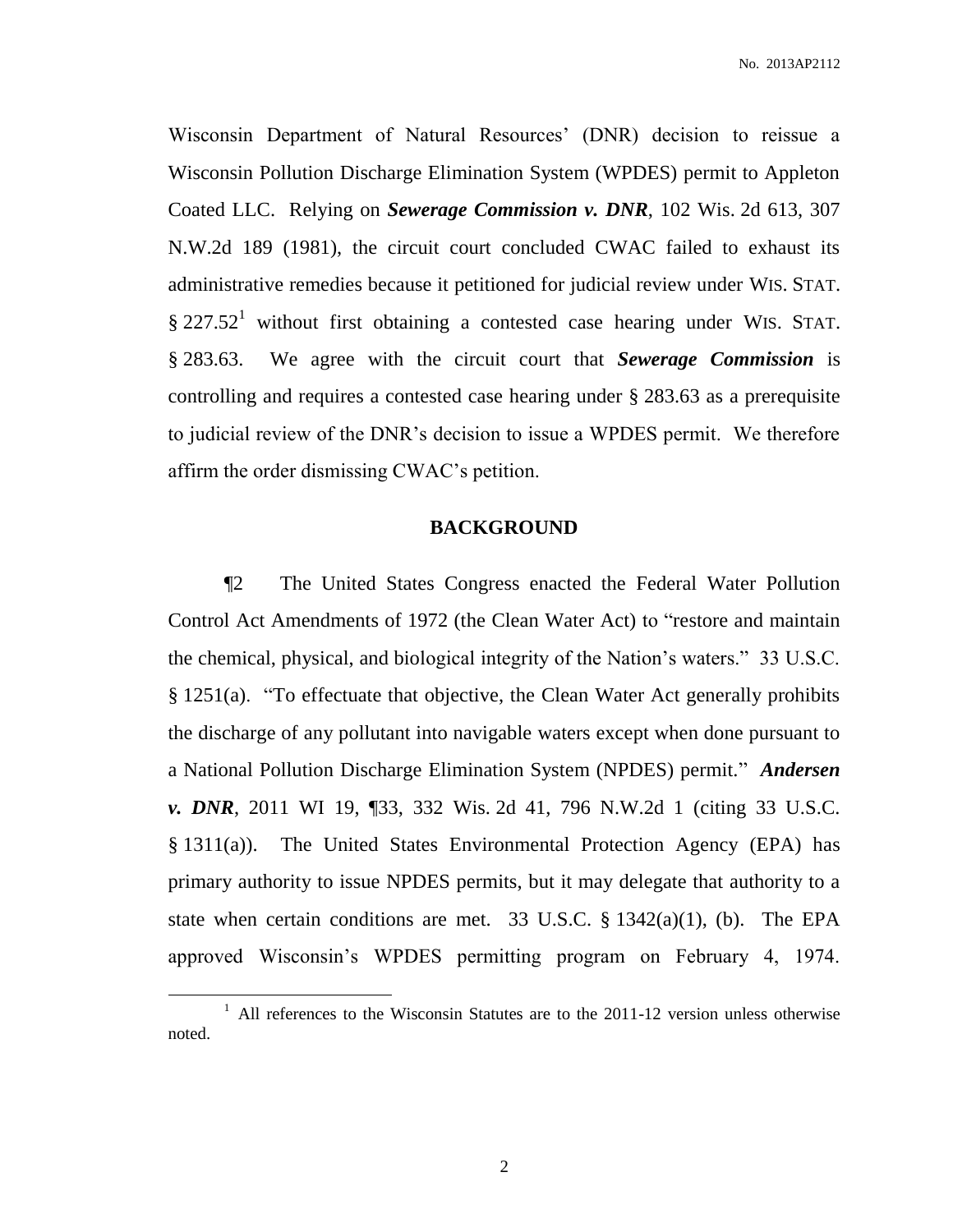*Andersen*, 332 Wis. 2d 41, ¶37. The WPDES program is administered by the DNR and governed by WIS. STAT. ch. 283. WIS. STAT. §§ 283.001(2), 283.01(3).

¶3 On October 1, 2012, the DNR reissued a WPDES permit to Appleton Coated authorizing it to discharge treated wastewater from its paper production facility into the lower Fox River. CWAC filed a petition for judicial review of the DNR's decision to reissue the permit, under WIS. STAT. § 227.52, arguing the permit violated several state statutes and administrative rules. Appleton Coated moved to dismiss CWAC's petition, arguing: (1) CWAC failed to exhaust its administrative remedies because it did not obtain a contested case hearing under WIS. STAT. § 283.63 before seeking judicial review; and (2) the portions of the permit that CWAC asserted were illegal did not constitute final agency decisions. The circuit court agreed with Appleton Coated's first argument and dismissed CWAC's petition. CWAC now appeals.

## **DISCUSSION**

¶4 "[W]here a statute sets forth a procedure for review of administrative action and court review of the administrative decision, such remedy is exclusive and must be employed before other remedies are used." *Nodell Inv. Corp. v. City of Glendale*, 78 Wis. 2d 416, 422, 254 N.W.2d 310 (1977). Pursuant to this principle, courts generally deny judicial relief until the parties have exhausted their administrative remedies. *Id.* at 424. The requirement that parties exhaust their administrative remedies "'is a doctrine of judicial restraint, justified by good policy reasons.' It permits the administrative agency to apply its own expertise to the matter, promotes judicial efficiency, and may provide the court with greater clarification of the issues in the event the matter is not resolved before the agency." *St. Croix Valley Home Builders Ass'n, Inc. v. Township of Oak Grove*,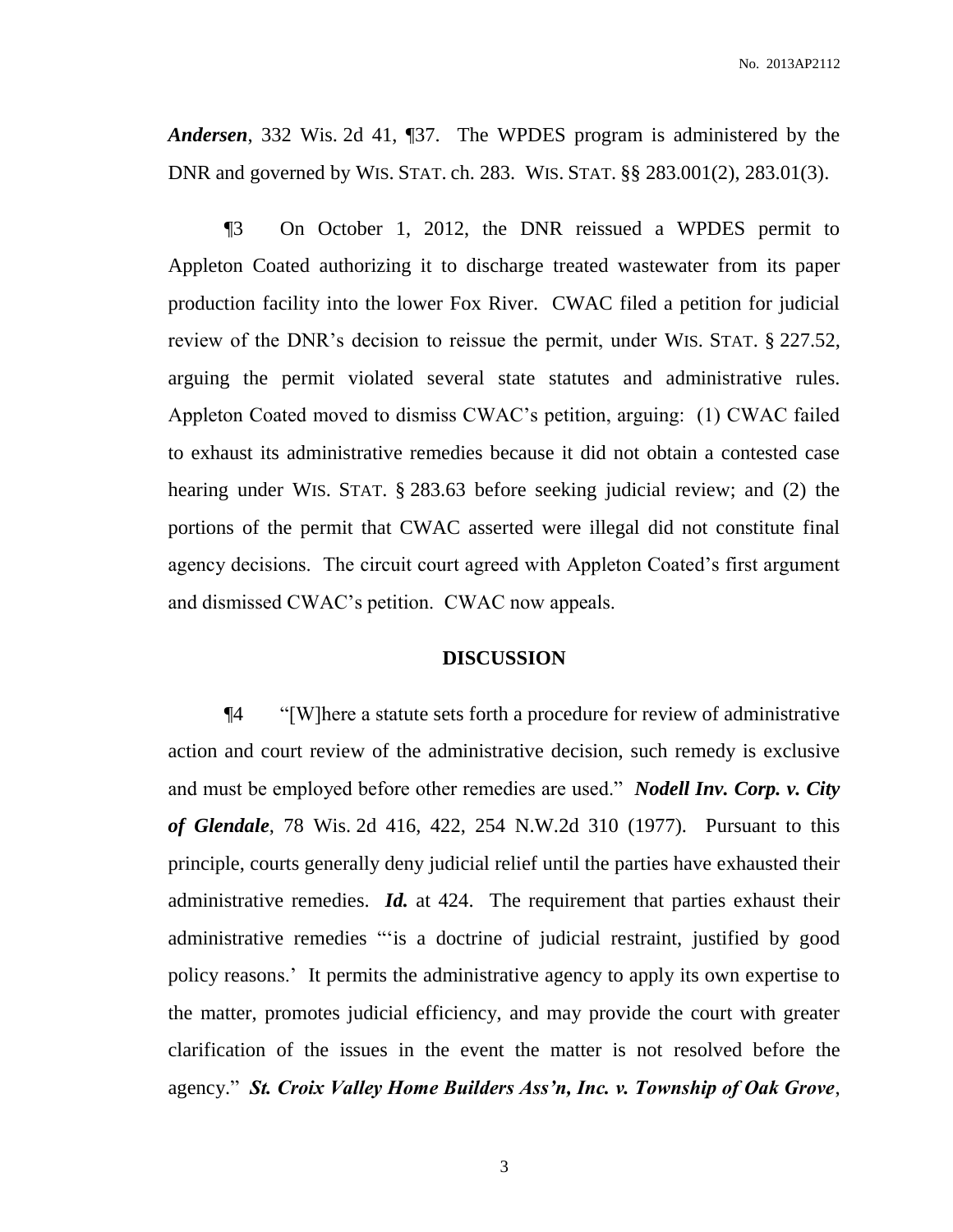2010 WI App 96, ¶11, 327 Wis. 2d 510, 787 N.W.2d 454 (quoting *State ex rel. Mentek v. Schwarz*, 2001 WI 32, ¶8, 242 Wis. 2d 94, 624 N.W.2d 150).

¶5 Whether to apply the doctrine of exhaustion is committed to the circuit court's discretion. *Id.*, ¶10 & n.5. Thus, we will uphold the circuit court's decision if it examined the relevant facts, applied a proper standard of law, and used a demonstrably rational process to reach a reasonable conclusion. *Id.*, ¶10. We independently review any questions of law underlying the court's discretionary decision. *Monicken v. Monicken*, 226 Wis. 2d 119, 125, 593 N.W.2d 509 (Ct. App. 1999).

¶6 The circuit court concluded CWAC failed to exhaust its administrative remedies because it proceeded directly to judicial review under WIS. STAT. § 227.52 without first obtaining a contested case hearing under WIS. STAT. § 283.63. CWAC argues the court erred because § 283.63 is not the exclusive review procedure for WPDES permitting decisions. In the alternative, CWAC argues that, even if it was required to proceed under § 283.63, the circuit court should have applied an exception to the exhaustion doctrine. We reject both of these arguments for the reasons explained below.

## **I. Failure to exhaust administrative remedies**

¶7 To determine whether the circuit court properly exercised its discretion when it concluded CWAC failed to exhaust its administrative remedies, we must interpret the relevant statutes—WIS. STAT. §§ 227.52 and 283.63. Statutory interpretation presents a question of law that we review independently. *McNeil v. Hansen*, 2007 WI 56, ¶7, 300 Wis. 2d 358, 731 N.W.2d 273.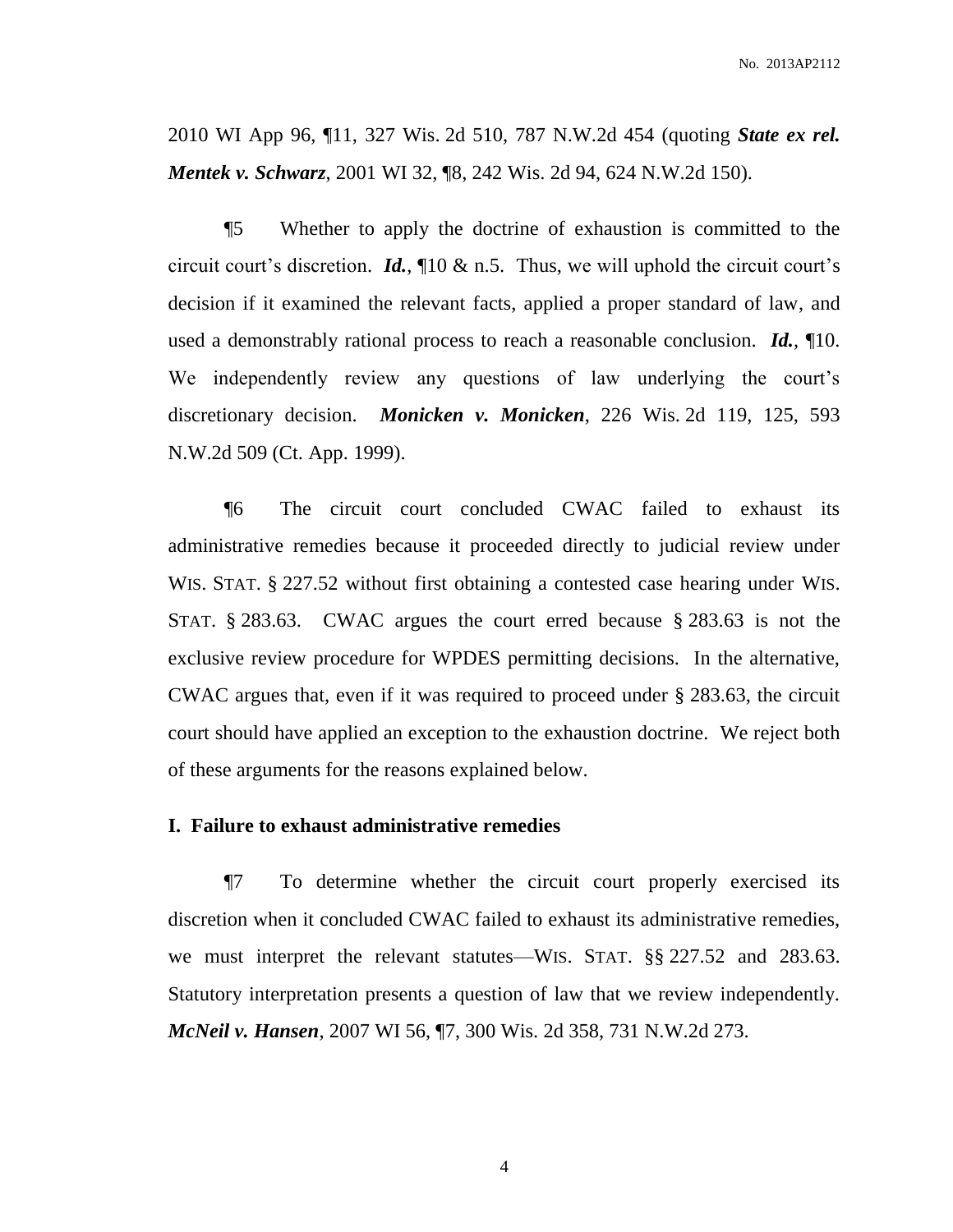¶8 WISCONSIN STAT. § 227.52 provides a general right to judicial review of administrative decisions "except as otherwise provided by law."<sup>2</sup> The circuit court concluded WIS. STAT. § 286.63 provides an exception to § 227.52 review for WPDES permitting decisions. Section 286.63(1) states:

> Any [WPDES] permit applicant, permittee, affected state or 5 or more persons may secure a review by the [DNR] of any permit denial, modification, termination, or revocation and reissuance, the reasonableness of or necessity for any term or condition of any issued, reissued or modified permit, any proposed thermal effluent limitation established under s. 283.17 or any water quality based effluent limitation established under s. 283.13(5).

The statute further provides that a petition for review of a WPDES permitting decision must be filed "within 60 days after notice of any action which is reviewable under this section is issued[.]" WIS. STAT. § 283.63(1)(a). After the DNR receives the petition, it must hold a public hearing, at which the petitioner "shall present evidence … which is in support of the allegation made in the petition." WIS. STAT. § 283.63(1)(b). In addition, "[a]ll interested persons or their representative shall be afforded an opportunity to present facts, views or arguments relevant to the issues raised by the petitioners, and cross-examination shall be allowed." *Id.* The DNR must "consider anew all matters concerning the permit denial, modification, termination, or revocation and reissuance" and issue a decision within ninety days. WIS. STAT.  $\S$ § 283.63(1)(b), (1)(d). The DNR's decision is then "subject to judicial review as provided in ss. 227.52 to 227.58." WIS. STAT. § 283.63(2).

<sup>&</sup>lt;sup>2</sup> WISCONSIN STAT. § 227.52 lists six specific types of administrative decisions that are not subject to judicial review under WIS. STAT. ch. 227. *See* WIS. STAT. § 227.52(1)-(7). The DNR's decision to issue a WPDES permit is not one of them.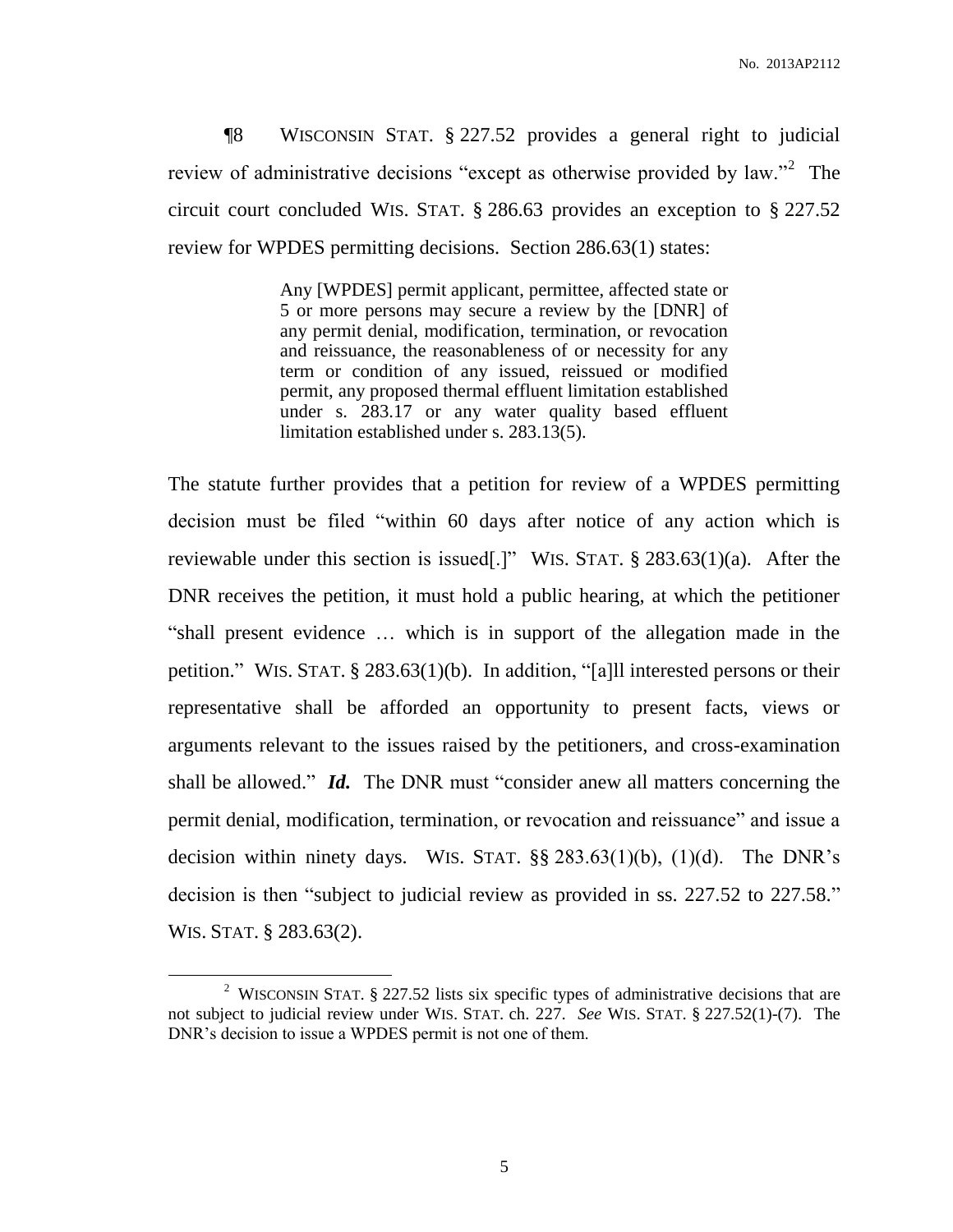¶9 The circuit court concluded the two-step review procedure set forth in WIS. STAT. § 283.63—that is, agency review, followed by judicial review—is the exclusive, mandatory method of review for WPDES permitting decisions. CWAC disagrees, asserting the language of § 283.63 is not explicit enough to displace the general right to judicial review provided by WIS. STAT. § 227.52. In support of this argument, CWAC emphasizes that § 283.63(1) states certain parties "*may* secure a review by the [DNR] of any permit denial, modification, termination, or revocation and reissuance[.]" (Emphasis added.) CWAC argues § 283.63 merely "provides an additional layer of administrative review through which certain persons are afforded an opportunity to secure *de novo* review of the DNR's WPDES permitting decisions … and to further develop the factual record in a contested case hearing."

¶10 CWAC's argument is foreclosed by *Sewerage Commission*. There, the DNR issued two WPDES permits to the Milwaukee sewerage commission in December 1974. *Sewerage Commission*, 102 Wis. 2d at 615. The permits required the commission to achieve certain effluent limitations by December 27, 1974, and January 1, 1975. *Id.* The commission petitioned the DNR for clarification of certain permit terms, but it did not challenge the DNR's authority to require the achievement of effluent limitations by the dates listed in the permits. *Id.*

¶11 The commission apparently failed to meet the permits' deadlines for the achievement of effluent limitations. *Id.* Faced with the threat of an enforcement action by the DNR, the commission filed a declaratory judgment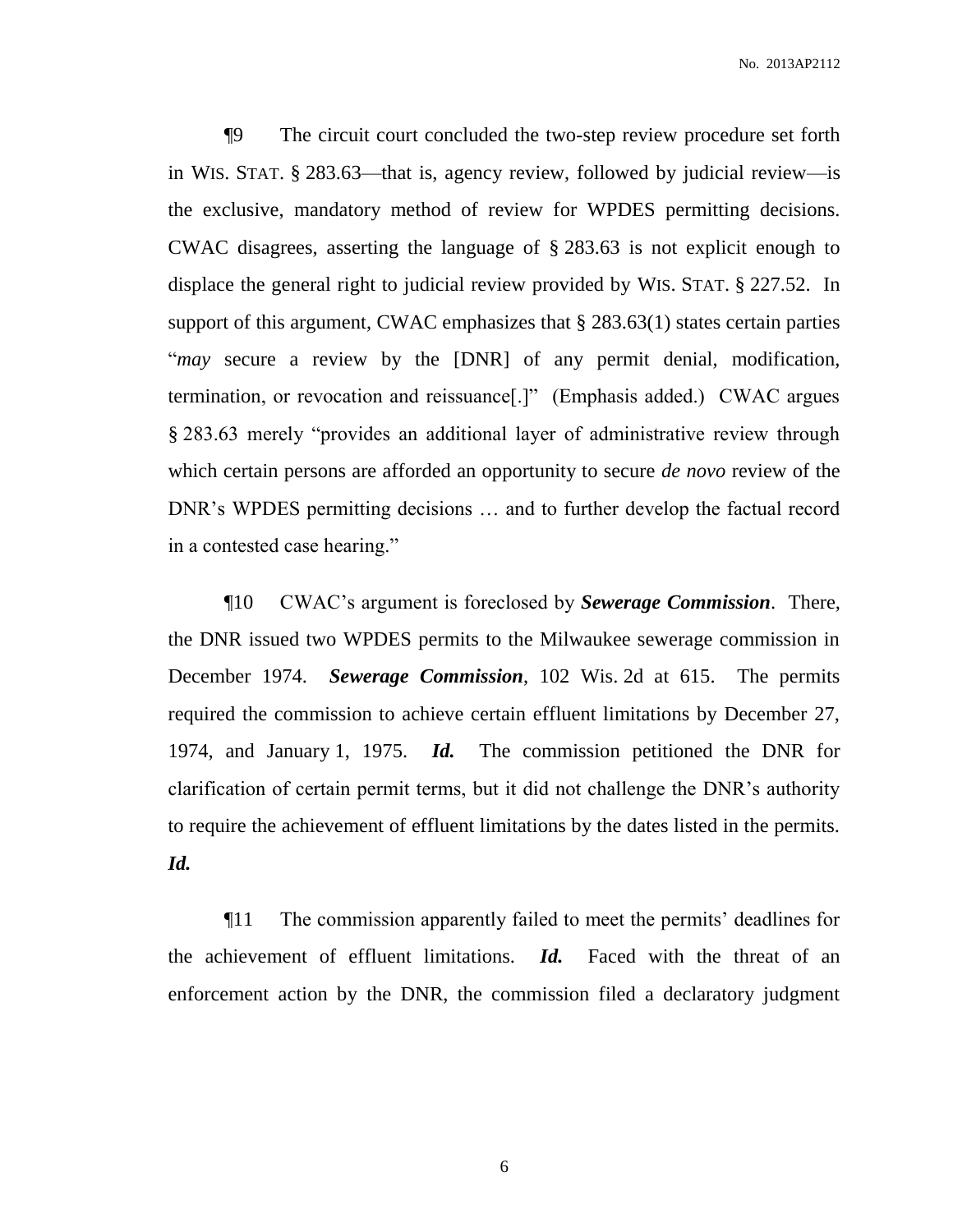action under WIS. STAT.  $\S 227.40$ ,<sup>3</sup> alleging the relevant state and federal statutes did not require publicly owned treatment works to achieve effluent limitations until July 1, 1977. *Id.* The commission asked the circuit court to declare the effluent limitation deadlines in its permits void and the DNR's underlying administrative rule invalid. *Id.* at 615-16. The circuit court granted the commission's request to void the deadlines, but it did not invalidate the administrative rule. *Id.* at 619.

¶12 On appeal, the DNR argued the circuit court never gained "subject matter jurisdiction" over the commission's declaratory judgment action because "the only way the commission[] could properly challenge the DNR's administrative authority to require achievement of effluent limitations prior to July 1, 1977, was under [WIS. STAT. § 283.63]." *Id.* at 620. The DNR contended § 283.63 was the "exclusive forum of challenge to the [DNR's] authority to require early compliance[.]" *Id.* at 621. The supreme court agreed, stating the commission's "failure to challenge the [DNR's] authority under the procedures of [§ 283.63] precluded the later challenge under ch. 227, because [§ 283.63] is the exclusive method of administrative and judicial review of the [DNR's] action." *Id.*

¶13 In support of this conclusion, the court noted that, "where a specified method of review is prescribed by an act creating a new right or conferring a new

<sup>3</sup> *Sewerage Commission v. DNR*, 102 Wis. 2d 613, 615, 307 N.W.2d 189 (1981), applied the 1973 version of the Wisconsin Statutes. At that time, the statutes currently numbered WIS. STAT. § 227.40 and WIS. STAT. §§ 227.52-227.58 were numbered § 227.05 and §§ 227.15- 227.21, respectively. In addition, WIS. STAT. § 283.63 was then numbered § 147.20. The parties do not identify any relevant, substantive changes to these statutes since 1973.We therefore use the current section numbers.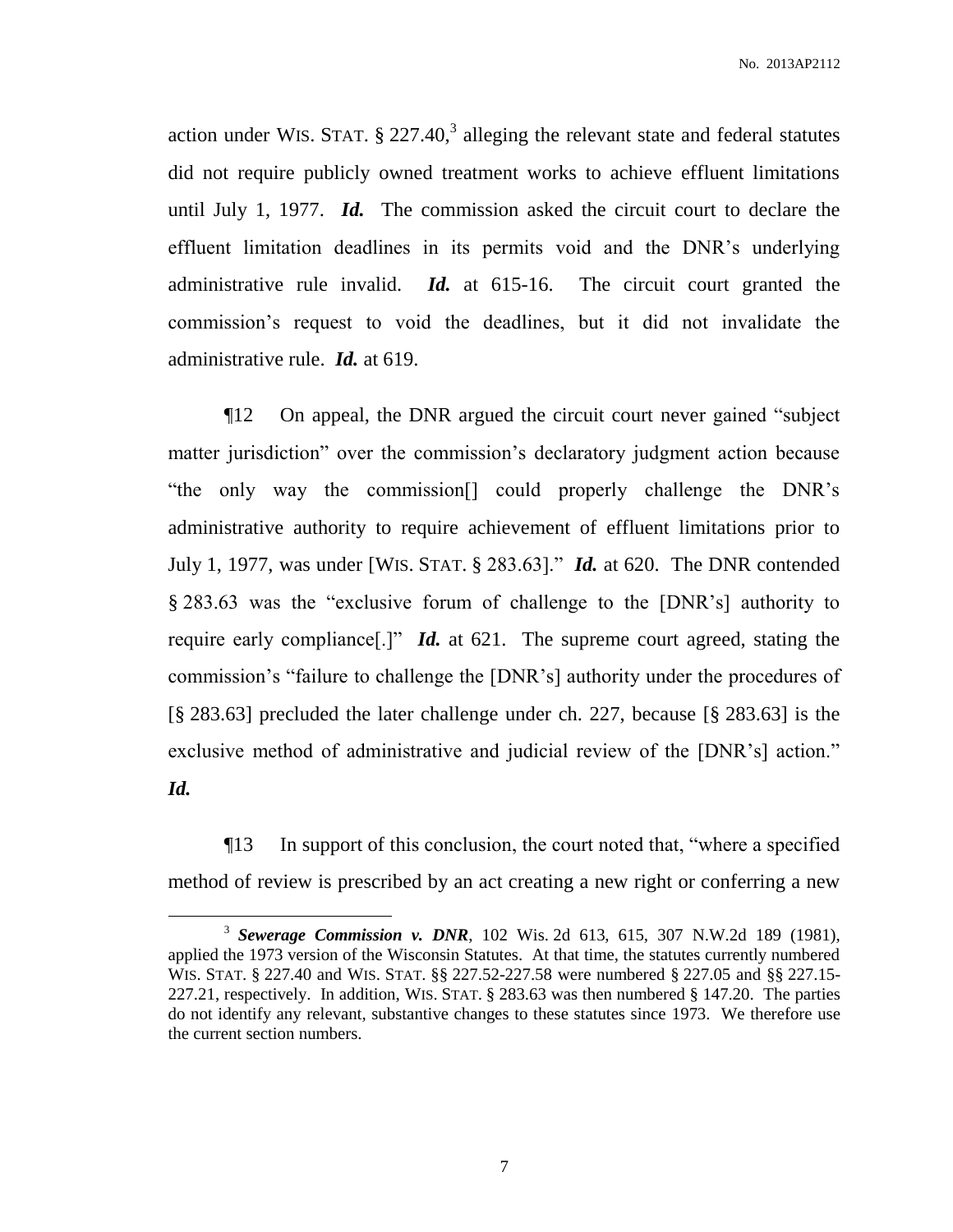power, the method so prescribed is exclusive." *Id.* at 630. The court further stated a method of review will generally be deemed exclusive if it provides "a statutory remedy that is 'plain, speedy, and adequate[.]'" *Id.* (quoting *Kegonsa Joint Sanitary Dist. v. City of Stoughton*, 87 Wis. 2d 131, 145, 274 N.W.2d 598 (1979)). The court concluded WIS. STAT. § 283.63 met these criteria because: (1) § 283.63 "provides full access to both the administrative agency and the courts for review of permits and the rules underlying them[;]" (2) the relief that may be granted under § 283.63 is "plenary, fully as satisfactory as relief that could be granted by later declaratory judgment action under [WIS. STAT. § 227.40;]" and (3) the procedure set forth in § 283.63 is "timely," which serves the interest of the parties and the efficient administration of controversies by both the DNR and reviewing courts. *Id.*

¶14 The court further concluded the public policies underlying the Clean Water Act and WIS. STAT. ch. 283 supported its holding. The court observed both laws "reveal a strong commitment to timely achievement of the control of effluent discharges within technological capacity to do so." *Id.* at 624-25. Thus, the DNR and permittee "should be given every opportunity" to negotiate and resolve mutually acceptable permit terms "at the earliest possible date[.]" *Id.* at 625. The court concluded early resolution of disputes over permit terms

> is well served by requiring, as does [WIS. STAT. § 283.63], first, the negotiation of such matters between the department and the permit holder, as envisioned by the sixty-day period established for administrative appeal; and, second, timely appeal …, if necessary, to the courts for resolution of matters as to which agreement cannot be reached before the agency.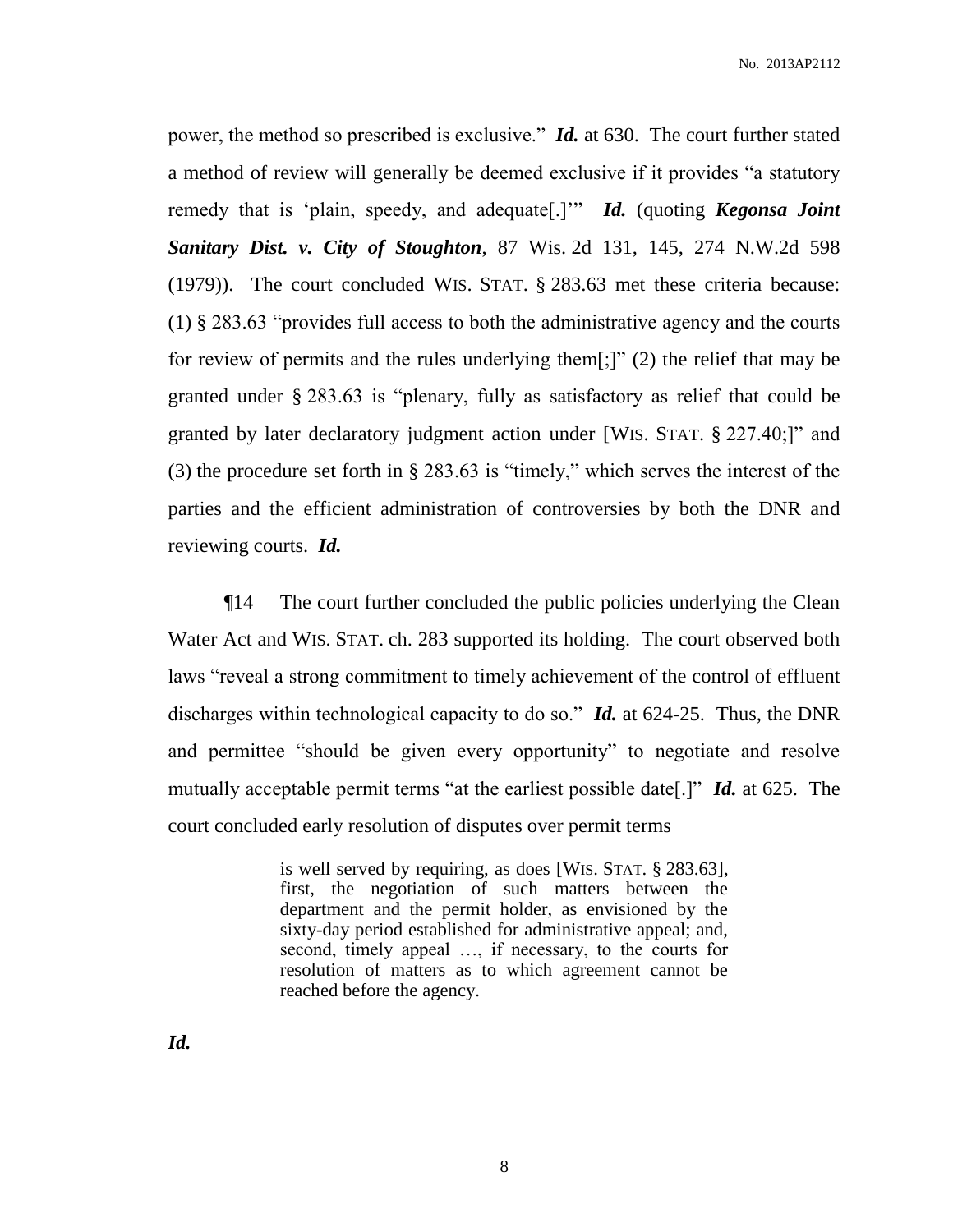¶15 CWAC argues *Sewerage Commission* is distinguishable because it involved a declaratory judgment challenge to both a rule and a permit under WIS. STAT. § 227.40, whereas this case involves a challenge to a permit under WIS. STAT. § 227.52. We do not agree that this distinction is material. *Sewerage Commission* explicitly held that the commission's failure to follow the procedure set forth in WIS. STAT. § 283.63 "precluded the later challenge under ch. 227, because [§ 283.63] is the exclusive method of administrative and judicial review of the [DNR's] action." *Sewerage Commission*, 102 Wis. 2d at 621. The court made it clear this holding applied regardless of whether the challenged agency action was a rule or a permit, and regardless of whether the challenge involved questions of fact or law. *See id.* at 621-22, 624. We agree with Appleton Coated that, "[b]ecause the contested case procedure to challenge a WPDES permit is exclusive, it follows that no other procedure—whether a rule challenge, a declaratory judgment, or as here, a premature judicial review petition—can circumvent it."

¶16 *Sewerage Commission*'s analysis of WIS. STAT. § 283.63 is on point and is controlling precedent in this case. When the supreme court interprets a statute, that interpretation becomes "as much a part of the statute as if plainly written into it originally." *State ex rel. Klinger v. Baird*, 56 Wis. 2d 460, 468, 202 N.W.2d 31 (1972). Moreover, *Sewerage Commission* has been the law for over thirty years, but the legislature has not amended the relevant statutes to provide an alternative method of review for WPDES permitting decisions. "Legislative inaction over such a period of time may be deemed legislative approval of [the court's interpretation]." *Klinger*, 56 Wis. 2d at 467-68.

¶17 CWAC nevertheless argues WIS. STAT. § 283.63 cannot be the exclusive review procedure for WPDES permitting decisions because, if that were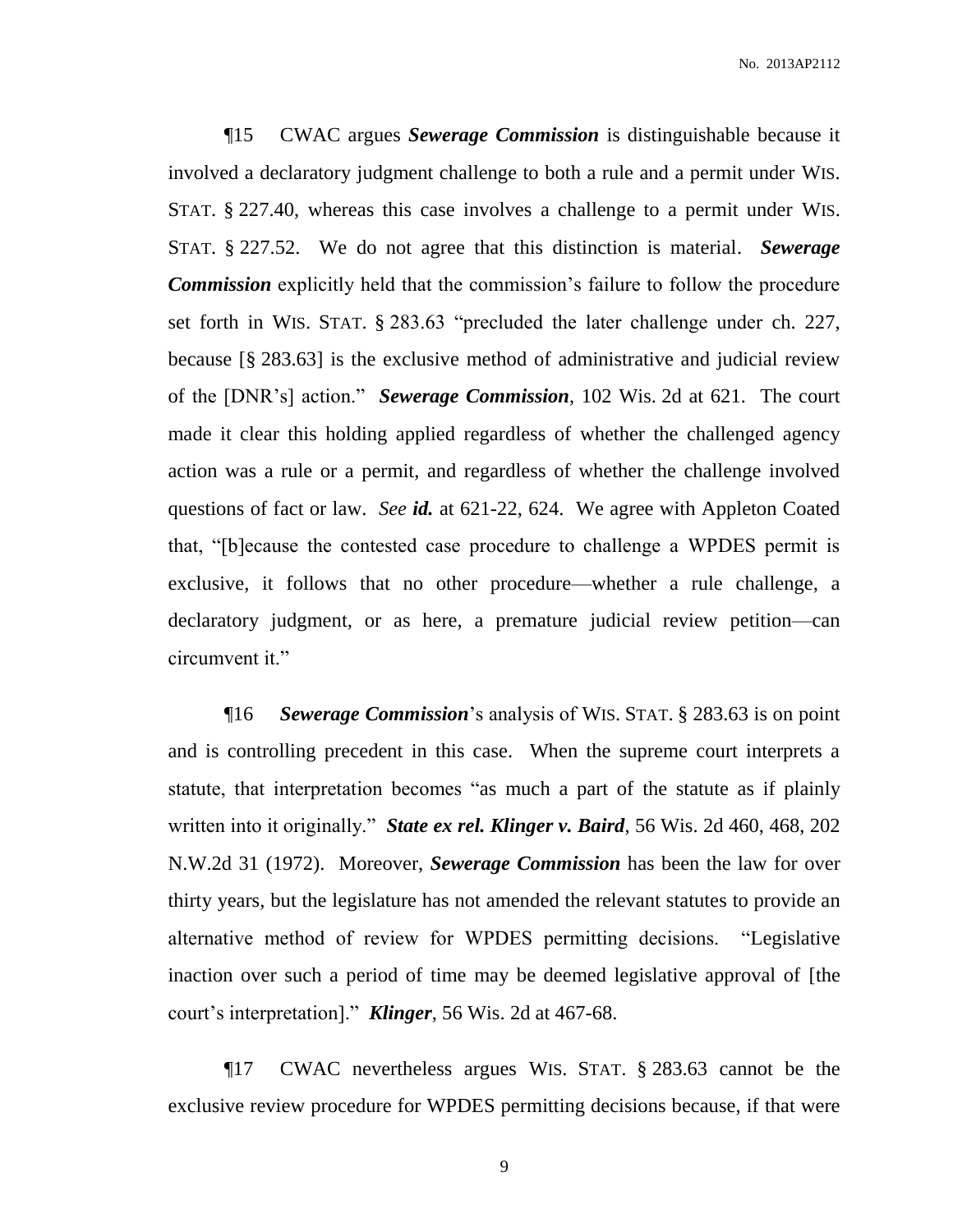the case, the statute would violate federal regulations implementing the Clean Water Act. CWAC observes the procedure set forth in § 283.63 is available only to a "permit applicant, permittee, affected state or 5 or more persons[.]" WIS. STAT.  $\S 283.63(1)$ . CWAC therefore argues that, if  $\S 283.63$  is the exclusive review procedure for WPDES permitting decisions, individual persons who are not permit applicants or permittees have no avenue for review.<sup>4</sup> CWAC asserts this violates 40 C.F.R. § 123.30, which prohibits a state from "narrowly restrict[ing] the class of persons who may challenge the approval or denial of permits."

¶18 We reject CWAC's argument for two reasons. First, the supreme court recently clarified that whether WIS. STAT. ch. 283 and the associated regulations are consistent with the Clean Water Act is a matter for the EPA to decide. *See Andersen*, 332 Wis. 2d 41, ¶¶64-65. Thus, if CWAC believes WIS. STAT. § 283.63 violates a federal regulation implementing the Clean Water Act, it should raise that concern with the EPA.

¶19 Second, we are not convinced that our interpretation of WIS. STAT. § 283.63 actually runs afoul of 40 C.F.R. § 123.30 by narrowly restricting the class of persons who may obtain review of WPDES permitting decisions. The federal regulation lists the following as examples of impermissible restrictions: "if only the permittee can obtain judicial review, if persons must demonstrate injury to a pecuniary interest in order to obtain judicial review, or if persons must have a

<sup>&</sup>lt;sup>4</sup> For purposes of WIS. STAT. ch. 283, the term "person" means "an individual, owner, operator, corporation, limited liability company, partnership, association, municipality, interstate agency, state agency or federal agency." WIS. STAT. § 283.01(11).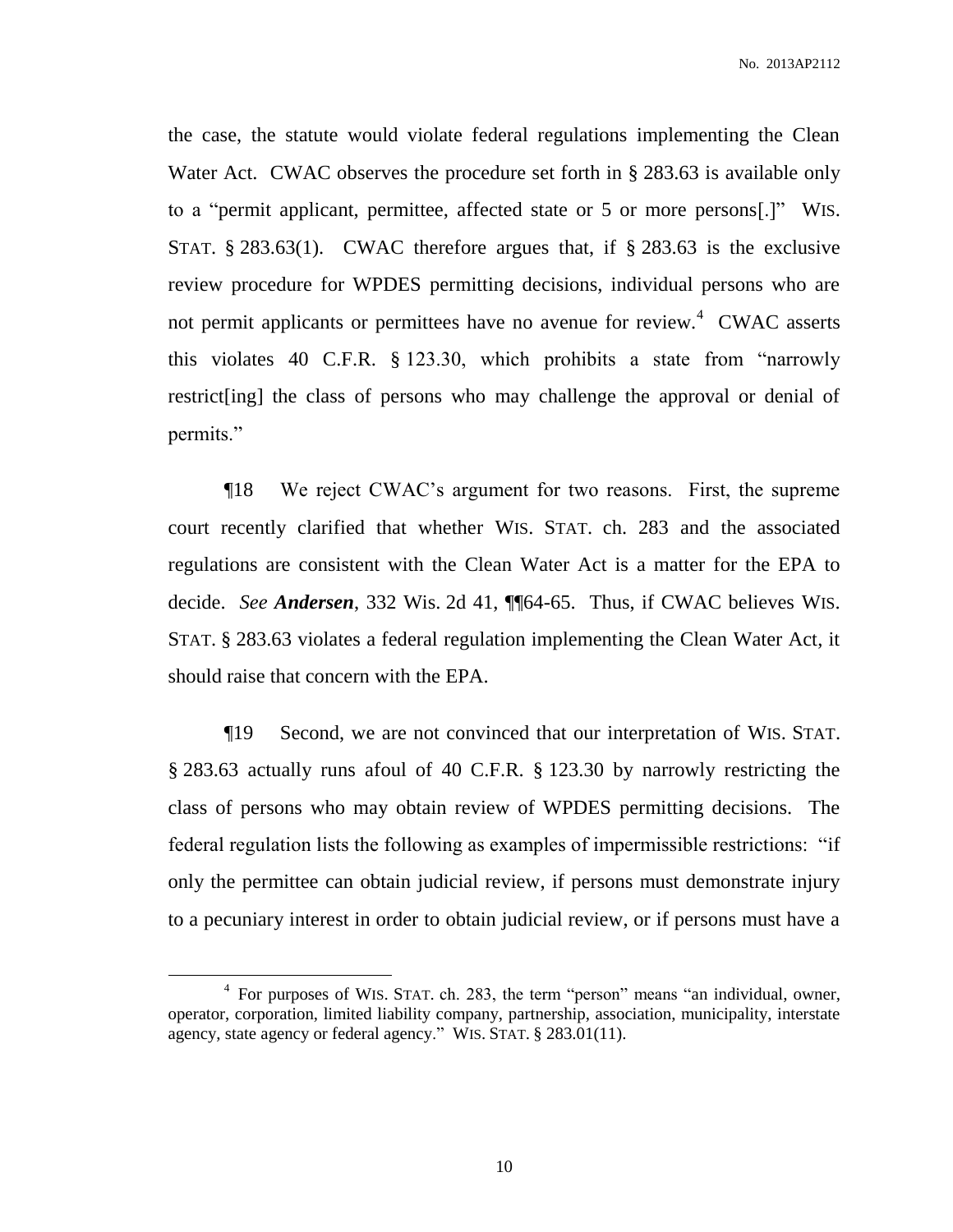property interest in close proximity to a discharge or surface waters in order to obtain judicial review." 40 C.F.R. § 123.30. Section 283.63 is significantly less restrictive than these examples. It merely requires any person who is not a permit applicant or permittee to join with four other like-minded persons in order to secure review of a permitting decision.<sup>5</sup>

¶20 CWAC's arguments on appeal rely heavily on a letter the Wisconsin attorney general wrote to the DNR on January 19, 2012. In the letter, the attorney general opined that WIS. STAT. § 283.63 is the mandatory, exclusive review procedure when permit applicants, permittees, affected states, and groups of five or more persons seek to challenge WPDES permitting decisions. However, because individual persons cannot proceed under § 283.63, the attorney general concluded they must be able to obtain direct judicial review of WPDES permitting decisions under WIS. STAT. § 227.52. As a corporation, CWAC is an individual person for purposes of WIS. STAT. ch. 283. *See* WIS. STAT. § 283.01(11). CWAC therefore argues it was entitled to proceed under § 227.52, pursuant to the attorney general's interpretation.

¶21 The attorney general's January 19, 2012 letter is not a formal attorney general opinion. Even if it were, attorney general opinions are not binding on this court. *State v. C.A.J.*, 148 Wis. 2d 137, 140, 434 N.W.2d 800 (Ct. App. 1988). Instead, an attorney general opinion is "entitled to such persuasive

<sup>&</sup>lt;sup>5</sup> Appleton Coated argues the legislature likely chose to restrict review of WPDES permitting decisions to groups of five or more persons because it made a policy decision that individual persons should not be able to compel the expenditure of agency and judicial resources required for contested case hearings and subsequent judicial review. However, we find no legislative history to support this contention.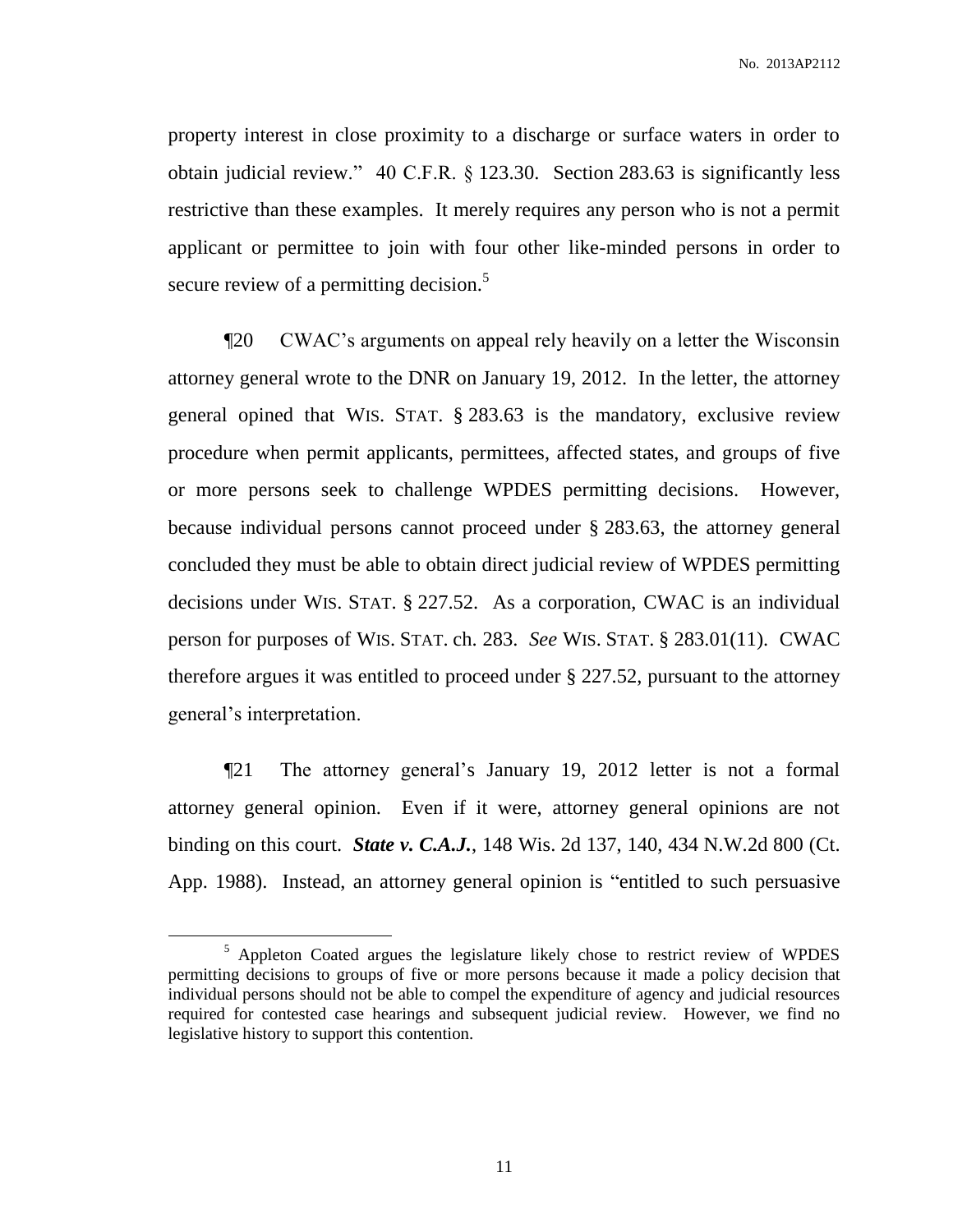No. 2013AP2112

effect as the court deems the opinion warrants." *Hahner v. Board of Educ.*, 89 Wis. 2d 180, 192, 278 N.W.2d 474 (Ct. App. 1979). We do not find the attorney general's January 19, 2012 letter persuasive.

¶22 The attorney general's conclusion that individual persons may obtain direct judicial review of WPDES permitting decisions under WIS. STAT. § 227.52 is inconsistent with *Sewerage Commission*. Further, the attorney general's interpretation produces an illogical result. According to the attorney general, groups of five or more persons are required to engage in contested case hearings under WIS. STAT. § 283.63 before obtaining judicial review, but any group of fewer than five persons may bypass the contested case hearing and proceed directly to court. If that were the case, nothing would prevent groups of five or more litigants from simply filing multiple, separate petitions for judicial review in order to avoid the contested case hearing requirement. The attorney general's letter does not explain why the legislature would have required groups of five or more persons to undertake an additional administrative process to secure judicial review, when they could just as easily avoid that process by proceeding separately.

¶23 Finally, we note an additional policy consideration supporting our conclusion that a contested case hearing under WIS. STAT. § 283.63 is a mandatory prerequisite to judicial review of a WPDES permitting decision. When reviewing an administrative decision under WIS. STAT. §§ 227.52-227.58, a circuit court is generally restricted to considering only the record developed before the agency. WIS. STAT. § 227.57(1). Here, the record developed before the DNR is lengthy, but it is also highly technical, and there is little or no explanation of which information the DNR relied on or how that information supports its decision. A circuit court reviewing this record would have little way of knowing whether the DNR's factual findings are supported by substantial evidence in the record or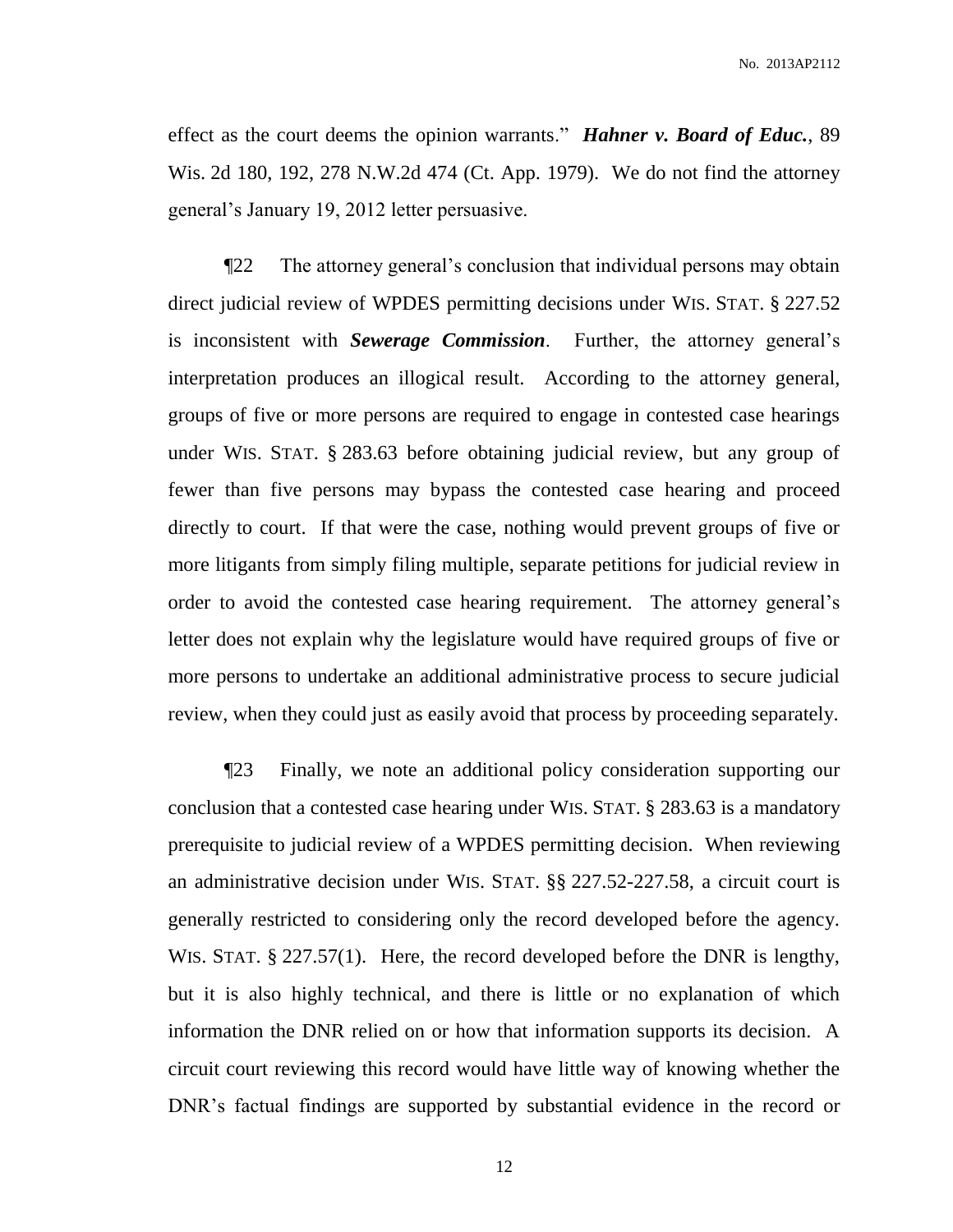whether its legal conclusions are reasonable. If this case had proceeded to a contested case hearing under § 283.63 prior to judicial review, the record would be more developed and would, at the very least, include the decision the DNR is required to issue under WIS. STAT. § 283.63(1)(d). Requiring a contested case hearing therefore allows for more effective judicial review of the DNR's WPDES permitting decisions.<sup>7</sup>

¶24 For all the foregoing reasons, we conclude CWAC was required to obtain a contested case hearing under WIS. STAT. § 283.63 before petitioning for judicial review of Appleton Coated's WPDES permit. Accordingly, the circuit court properly concluded CWAC failed to exhaust its administrative remedies.

## **II. Exceptions to the exhaustion doctrine**

 $\overline{a}$ 

¶25 CWAC next argues that, even if the circuit court properly concluded CWAC failed to exhaust its administrative remedies, the court should have applied an exception to the exhaustion doctrine. A court "need not apply the exhaustion doctrine in a rigid, unbending way," and it may make exceptions to the doctrine in "exceptional cases" when there are good reasons for doing so. *Sauk Cnty. v. Trager*, 118 Wis. 2d 204, 214, 346 N.W.2d 756 (1984). "In exercising its

<sup>6</sup> *See* WIS. STAT. § 227.57(6) (court must defer to agency's factual findings if supported by "substantial evidence in the record"); *Andersen v. DNR*, 2011 WI 19, ¶¶27, 30, 332 Wis. 2d 41, 796 N.W.2d 1 (courts typically apply a "high level of deference" to DNR's legal conclusions in complex environmental cases; under great weight deference agency's legal conclusions are sustained if reasonable).

<sup>&</sup>lt;sup>7</sup> We acknowledge that agency decisions not arising from contested case hearings are generally reviewable under WIS. STAT. §§ 227.52-227.58. *See, e.g.*, WIS. STAT. § 227.53(1)(a)2m. However, because WPDES permitting decisions involve complex environmental issues, it makes sense the legislature would have chosen to require contested case hearings as a prerequisite to judicial review of these specific decisions.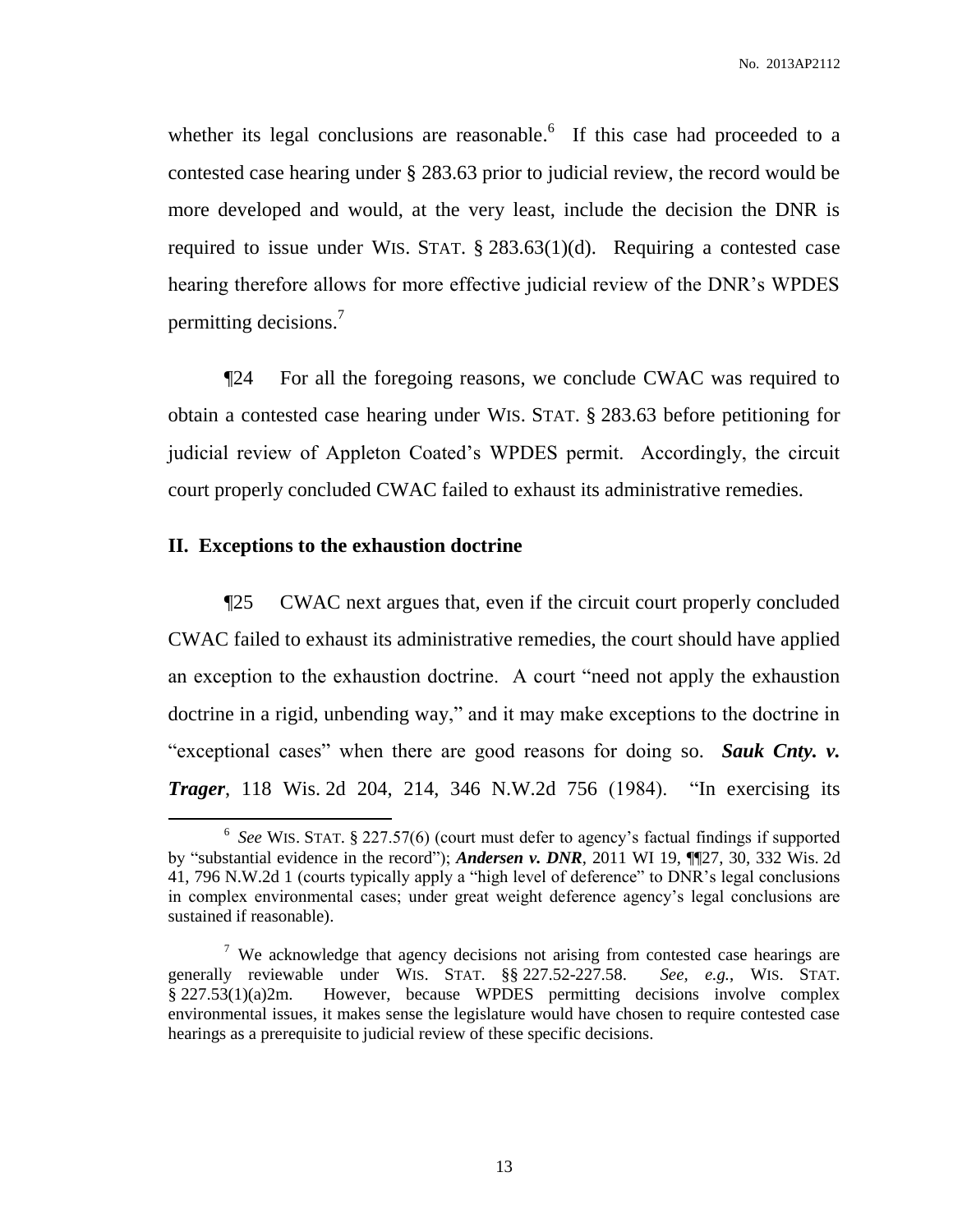discretion in whether to apply the exhaustion doctrine, the court should balance the litigant's need for judicial review, the agency's interest in precluding the litigant from defending the action, and the public's interest in the sound administration of justice." *Id.* Here, we conclude the circuit court properly exercised its discretion by refusing to apply an exception to the exhaustion doctrine.

¶26 CWAC first argues the court should have made an exception to the exhaustion doctrine because the review procedure described in WIS. STAT. § 283.63 is unavailable to CWAC. We are unpersuaded. We acknowledge that the review procedure in § 283.63 is restricted to permit applicants, permittees, affected states, and groups of five or more persons. We also acknowledge CWAC is a single person within the meaning of the statute. However, that does not mean relief under § 283.63 was completely unavailable to CWAC. Instead, as the circuit court concluded, to obtain review of Appleton Coated's WPDES permit, CWAC simply needed to identify four like-minded individuals willing to join its petition for a contested case hearing. CWAC is a self-described "environmental advocacy group" that is "led by a board of directors and composed of hundreds of eco-minded members."<sup>8</sup> Under these circumstances, it is nearly impossible to believe CWAC would have been incapable of identifying four other persons willing to join its petition.

¶27 CWAC also argues the circuit court should have granted an exception to the exhaustion doctrine because denying CWAC judicial review in

<sup>8</sup> *See* What is CWAC?, http://www.cleanwateractioncouncil.org/about/ (last visited Apr. 16, 2014).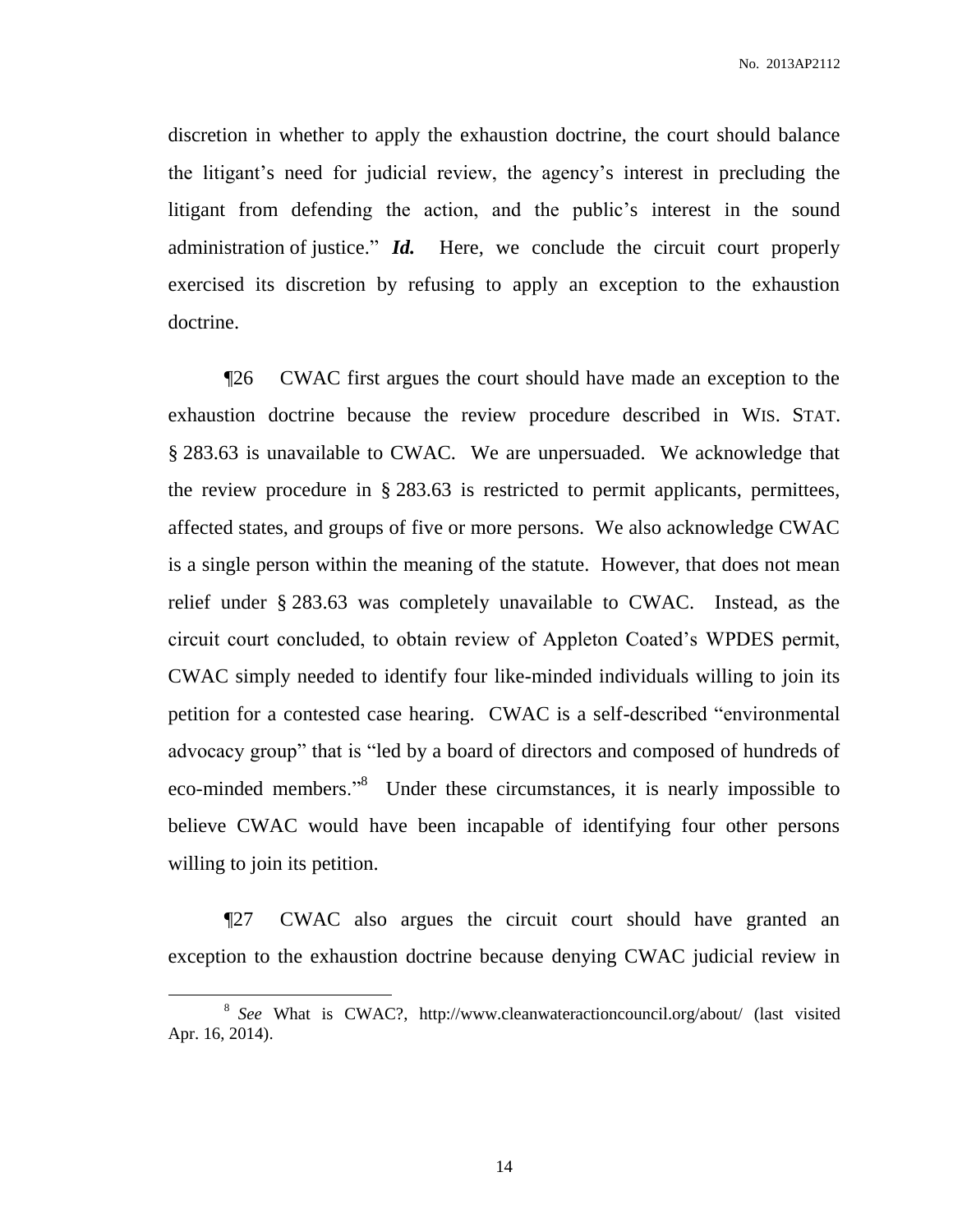these circumstances would be "harsh and unfair." *See Metz v. Veterinary Examining Bd.*, 2007 WI App 220, ¶15, 305 Wis. 2d 788, 741 N.W.2d 244. CWAC asserts it petitioned for judicial review under WIS. STAT. § 227.52 in reliance on the attorney general's January 19, 2012 letter. CWAC contends its reliance on the attorney general's letter should excuse its failure to follow the proper procedure.

¶28 We disagree. *Sewerage Commission* has been the law for over thirty years. Rather than following the procedure required under *Sewerage Commission*, CWAC chose to rely on a novel interpretation of that case proffered by the attorney general in an informal opinion. It did so despite the wellestablished fact that attorney general opinions are not precedential authority. The situation here is one of CWAC's own making and is not the type of circumstance in which courts have found it would be harsh and unfair to apply the exhaustion doctrine.

¶29 For instance, in *Trager*, 118 Wis. 2d at 206, the supreme court refused to apply the exhaustion doctrine where a property owner failed to seek judicial review of a board of adjustment's adverse decision but then sought to raise the decision's invalidity as a defense in a subsequent enforcement action. The court noted that applying the exhaustion doctrine would strip the property owner of his only defense to the enforcement action, which would subject him to a forfeiture of up to \$5,000 and an order to move or destroy a building foundation. *Id.* at 216. The court concluded these consequences were sufficiently harsh to outweigh the policy interests favoring application of the exhaustion doctrine. *Id.*; *see also Town of Menasha v. B & B Race Car Eng'g*, 172 Wis. 2d 419, 493 N.W.2d 250 (Ct. App. 1992) (refusing to apply exhaustion doctrine in a tax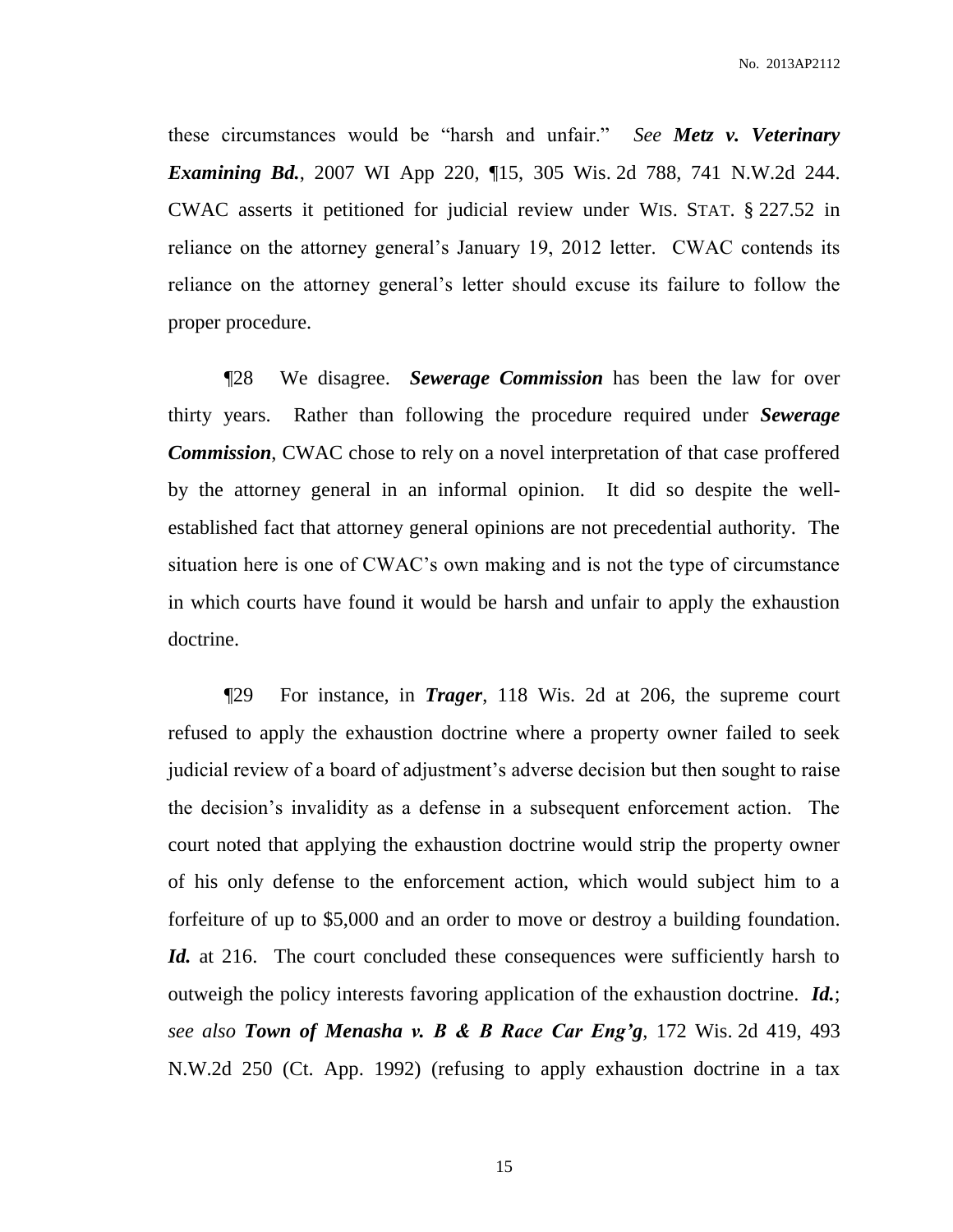enforcement action because doing so would strip the property owner of its only defense and subject it to a \$5,000 forfeiture).

¶30 The supreme court also refused to apply the exhaustion doctrine in a case where a pro se prisoner litigant failed to timely file an administrative appeal of a decision to revoke his probation and subsequently sought judicial review of the decision via a writ of certiorari. *See Mentek*, 242 Wis. 2d 94, ¶¶2-4. The court noted the prisoner's former attorney had informed him that failure to file an administrative appeal would not bar him from petitioning for a writ of certiorari. Id.,  $\P$ 14. The court also observed the revocation decision directly impacted the prisoner's liberty interest, and "[d]espite nearly three years of legal efforts remarkable for a pro se litigant filing from behind bars," the prisoner "ha[d] yet to receive meaningful judicial review[.]" *Id.*, ¶¶11, 16.

¶31 The harsh and unfair consequences of the exhaustion doctrine that were present in *Trager*, *Town of Menasha*, and *Mentek* are not present in this case. CWAC is not an unwilling defendant in a forfeiture action facing a monetary sanction. Nor is CWAC a pro se litigant facing the deprivation of its liberty interest. Instead, CWAC is a party that, while represented by counsel, chose to initiate litigation using a procedure contrary to well-settled law in reliance on a novel interpretation advanced by the attorney general. Under these circumstances, the public's interest in the sound administration of justice is best served by the use of the two-step procedure set forth in WIS. STAT. § 283.63 and required by *Sewerage Commission.* CWAC has not established that the circuit court erroneously exercised its discretion by failing to apply an exception to the exhaustion doctrine.

*By the Court.*—Order affirmed.